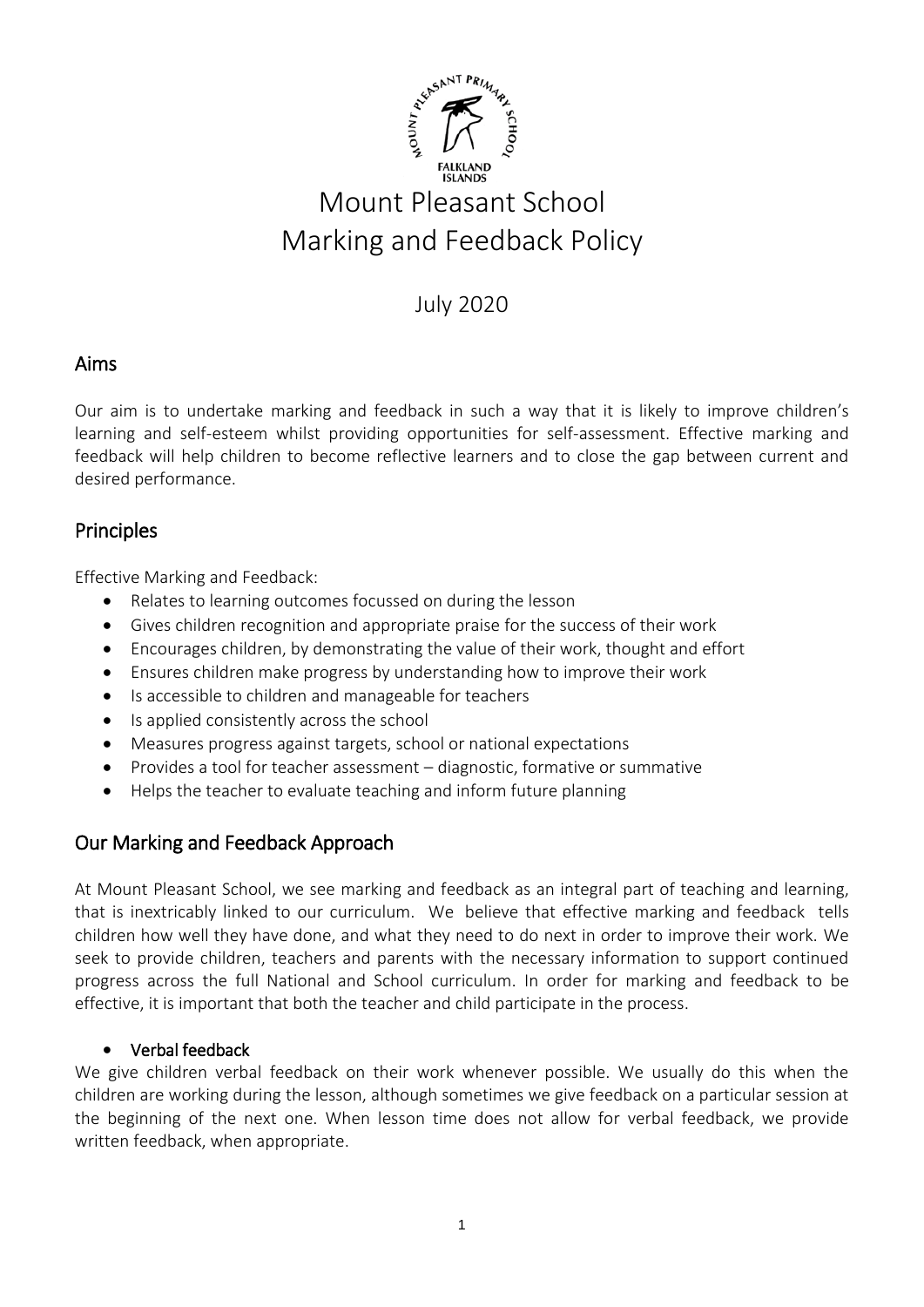## • Written feedback

We give written comments to children of all ages, appropriate to the child's age and sensitive to their abilities and capacity to understand. We aim to give children the skills to respond successfully to marking and feedback. When it is not possible to mark when the child is present, we will give children the appropriate time to review, reflect and respond to marking and feedback.

If a child is not able to read and respond to marking independently, for example in EYFS, we put other arrangements for verbal communication and feedback in place. Sometimes comments are also used to informparents/carers/staff of children's learning and development. Our aim is for marking to have a significant impact on children's learning and future work.

## • A positive process

We aim to make our marking and feedback a positive process. The focus is on identifying strengths and recognising effort made by a child before identifying improvements. Marking is in accordance with the lesson outcome and success criteria. We make clear where the learning outcome/success criteria have been met, where they have not, and why. In both cases, we identify what the child needs to do next in order to improve future work.

## • Focus on improvement

Our marking focuses on improvement. The aim is to have a positive effect on the next piece of work produced by the child. Future pieces of work should provide evidence of children working on the targets and development points given to them. This will then be acknowledged by teachers in order to demonstrate progression in learning. We focus on the outcomes for each piece of work when marking, and these outcomes are shared with the children before each piece is started. Children may be provided with, or collectively identify, success criteria. This helps to raise children's awareness of the specific points, e.g. content, expression, vocabulary, grammar, genre, which will be the focus of marking.

## • Consistency

We aim to apply our marking and feedback procedures consistently across school. The outcomes from marking and feedback will be used to inform teachers' judgements on children's progress and to inform future planning. We use an agreed marking code, as this ensures that we all mark in the same way, and the children are taught to understand it.

The extent of our response to a piece of work is determined not by the number of errors found in it, but by our professional judgement. Consideration is given to what a particular child is capable of, what the next learning stages involve, and what should now have priority. Comments will usually focus on one or two key areas for improvement at any one time and not all errors will be corrected when a piece of work is marked. Feedback could link to both the curriculum focus of a lesson as well as a child's current English and maths targets.

## • Promoting self-assessment and peer-assessment

Whenever possible, marking and feedback will involve the child directly. The younger the child, the more important it is that the feedback is oral and immediate. We encourage children to mark, selfevaluate and peer assess (as appropriate for level of maturity and ability). We aim to promote children's self-assessment by linking marking and feedback into a wider process of engaging the child in his or her own learning. This includes sharing the learning outcomes and key expectations for the task right from the outset.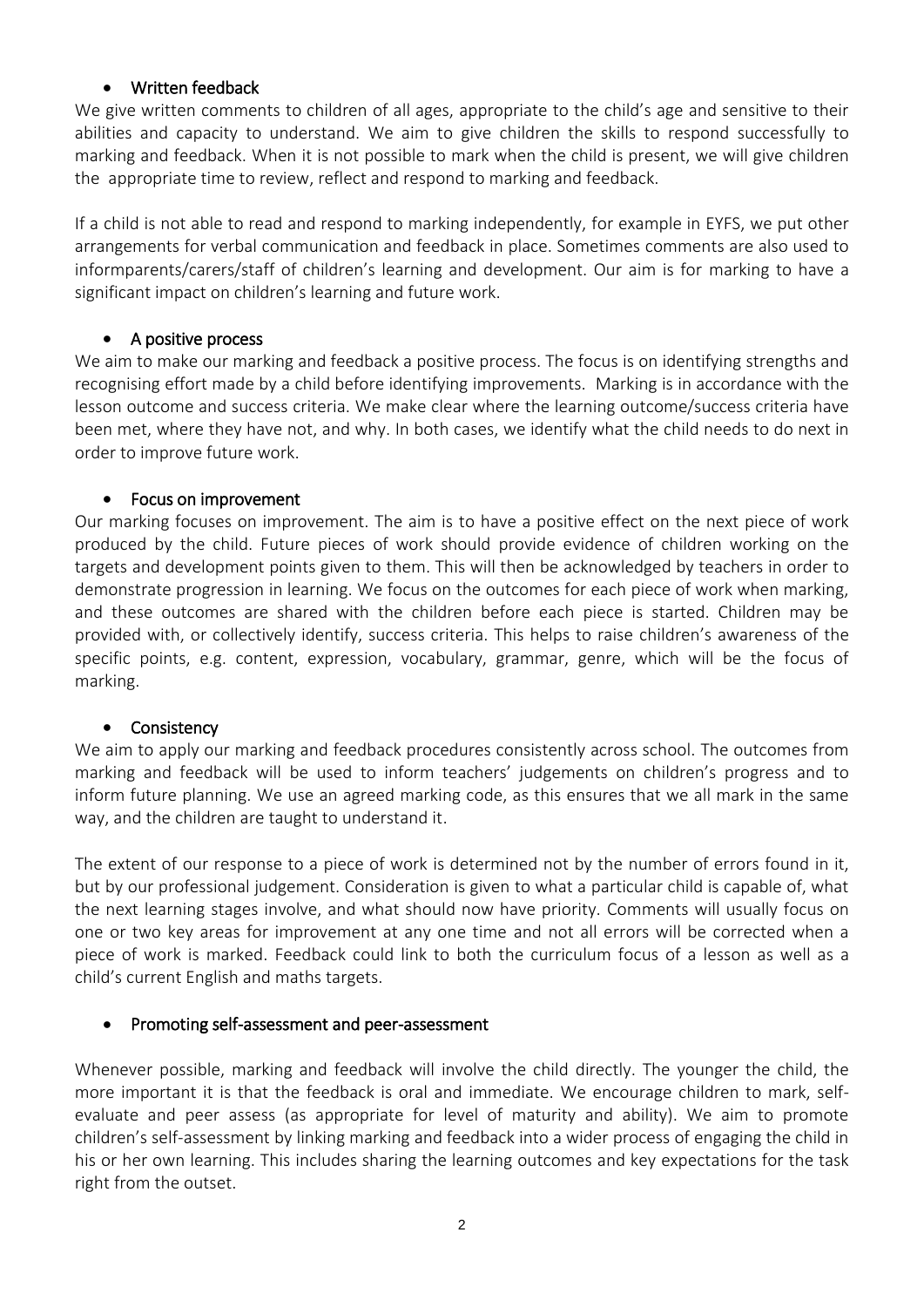For self-assessment, the concept of identifying personal areas of strength and those to develop will be used. Much of this will be done orally. Children may be asked to review their work against identified success criteria during self-assessment, which can also be used as a prompt for self-correction and editing.

We encourage children to respond to each other's work using the success criteria as guidance. Children will also use the school's agreed marking codes when marking the work of others. It will be made clear when work has been peer assessed for example, through the use of a sticker.

## • Reflection

We take care to allow time, perhaps at the beginning of the next lesson, for the children to absorb any comments written on their work, to answer any questions written on it by the teacher, and also to respond with any comments or questions of their own. There may also be improvements they can work on during this time. We believe that learning is maximised when children enter into a dialogue about their work. This is also a time when we can work with children on a 1-to-1 basis.

# Marking Strategies

- Summative marking usually consists of ticks and crosses and is appropriate for closed tasks or exercises.
- Focused marking concentrates entirely on the learning outcome of the task. The emphasis is on success against the criteria and the improvement needed. Focused comments will help the child close the gap between what they achieved and what they could have achieved.
- Self-marking when possible, children will self-mark closed tasks, individually, as a group, or as a class. They will also be trained to self-evaluate, identifying their own successes against learning outcomes and looking for points for improvement.
- Peer Marking– children will be trained to evaluate a partner's work identifying successes against learning objectives and looking for points for improvement.

| sp or arrow                      | Spelling error - Check it                      |
|----------------------------------|------------------------------------------------|
| $\sqrt{2}$ next to work          | Correct                                        |
| // NP                            | Paragraph                                      |
| Smiley Face followed by text     | Positive and encouraging comment on work       |
|                                  | completed and indication of meeting            |
|                                  | expectations                                   |
| Cloud followed by text           | A 'thought point' for children that may have   |
|                                  | improved their current work or could help them |
|                                  | to move on in the future                       |
|                                  |                                                |
| Picture of steps or "Next Steps" | Next steps comment                             |
|                                  |                                                |

# Marking Code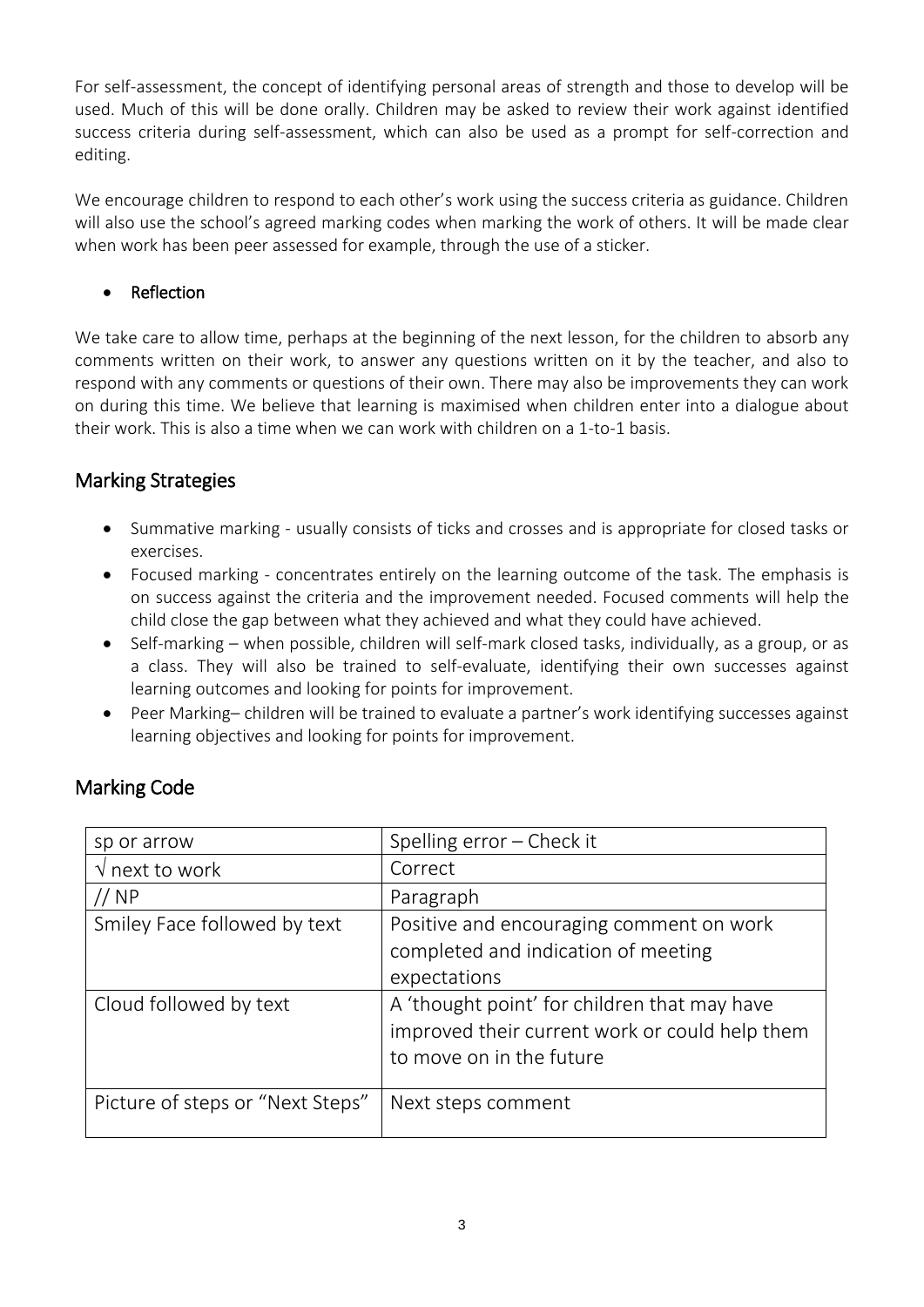# Frequency of Marking

- Marking will take place soon after the work has been completed and handed back as soon as possible;
- Marking can take place during the lesson providing immediate feedback;
- Long-term projects may be marked on completion children need to be told this in advance.

# Marking and Feedback Procedures

The following procedures have been agreed:

- MPAS sheets are produced for each unit in English and Maths, and termly for other subjects, then placed in children's work books.
- Clear Learning Intentions are recorded at the start of every piece of work in the form of a number from the related MPAS sheet.
- Children will be be reminded of the agreed non-negotiable, criteria (handwriting, basic punctuation etc) and all children will self-assess their work against MPAS at the end of the session.
- Children are encouraged to peer assess their work on a regular basis.
- Thumbs up and down (or a similar AfL strategy) can be used to judge progress during and at the end of the sessions. We will always follow up on a thumbs down or middle.

In English:

- Teachers will mark the work of their guided group either within or following the session
- Home Reading Records are stamped to indicate that a guided group has taken place
- Independent work will be acknowledged and a brief comment made where necessary
- Where children have demonstrated that they have achieved elements of the success criteria, the following will be used, indicated by a smiley face: Make a brief comment about the achievement
	- e.g. "This is an excellent use of an adjective" this can be highlighted if necessary
- Where the success criteria have not been met, the following should be used, indicated by either a cloud for thinking or steps for next steps:

Make a "closing the gap" comment to prompt the child to improve one area.

E.g. "Why do you think your character was feeling like this?" (reminder prompt)

OR "Can you complete the following sentence about your character?"

## (Scaffolded prompt)

E.g. "Choose one of these examples, or make one of your own, to develop your character further." (example prompt)

• An arrow can be placed next to the area for improvement to show the child very clearly what needs to be changed

In Handwriting, Spelling and Grammar& Punctuation:

• A comment will be made on all marked pieces of work where common errors are occurring or when children are not producing work appropriate to their target level.